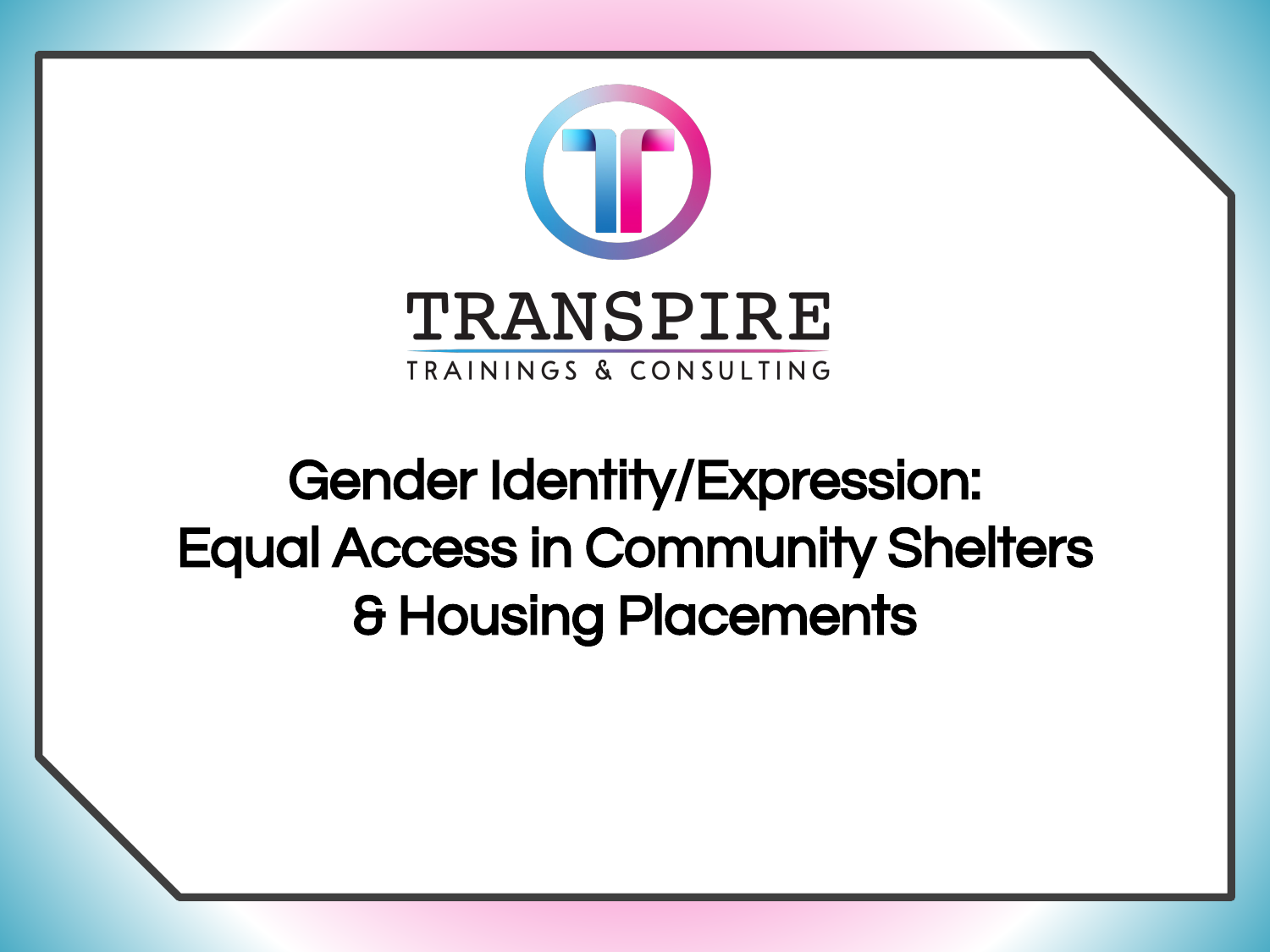# Let's talk Equal Access



### **LGBT Equal Access** to HUD Programs



The U.S. Department of Housing and Urban Development enforces regulations that ensure its programs are open to all eligible individuals regardless of actual or perceived sexual orientation or gender identity.

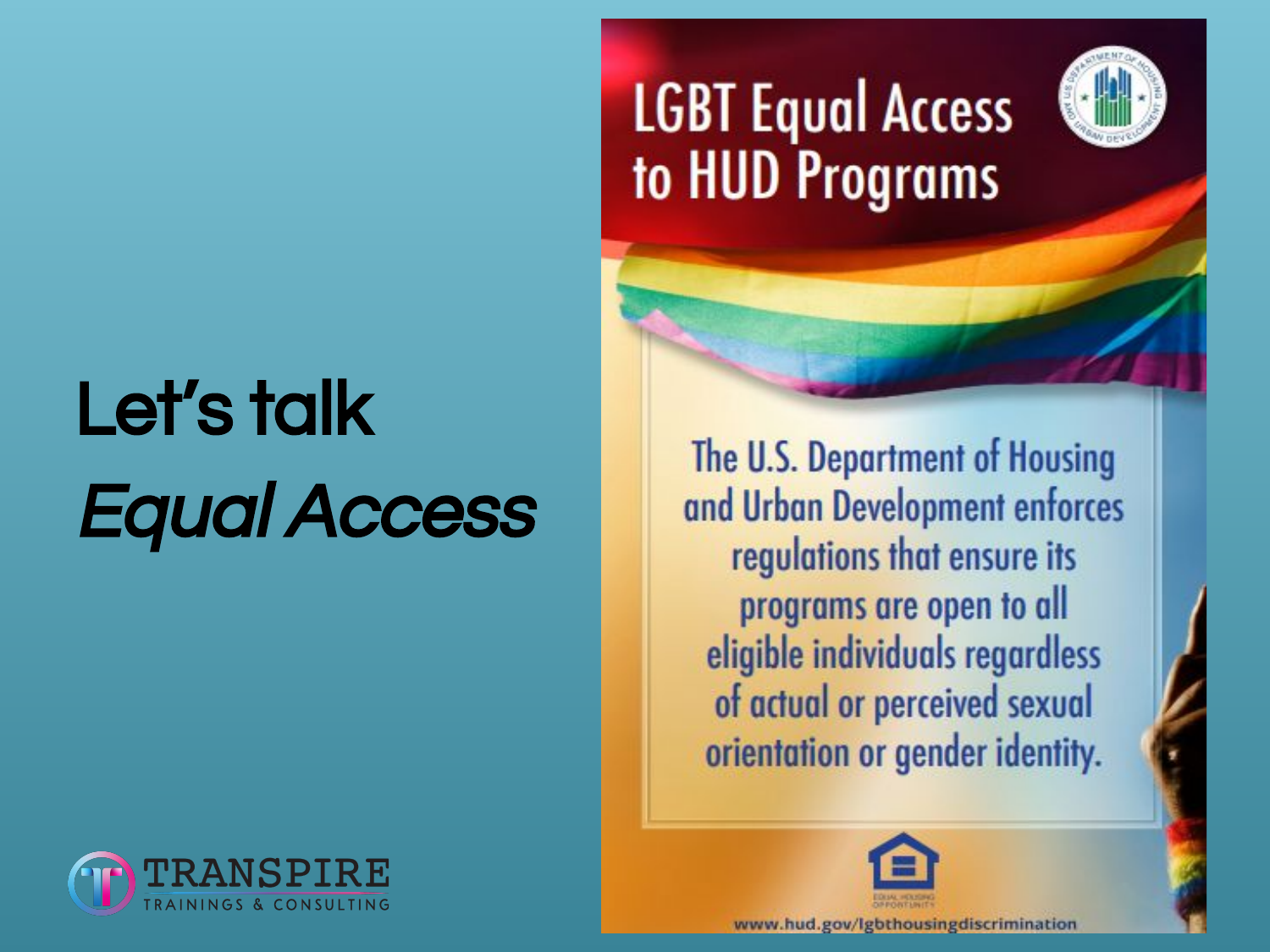#### HUD/Equal Access - Overview

- All HUD housing/shelter programs must be made available to individuals/families without regard to actual or perceived sexual orientation, gender identity, or marital status.
- Providers must place clients according to gender identity
- Gender diverse clients' health and safety concerns must be centered when making placement decisions
- Trans/GNC clients can request to be housed based on sex assigned at birth, regardless of gender identity or presentation. (Why might a client want this?)
- •Providers can *not* make assignments or re-assignments based on complaints of other sheltered persons or staff

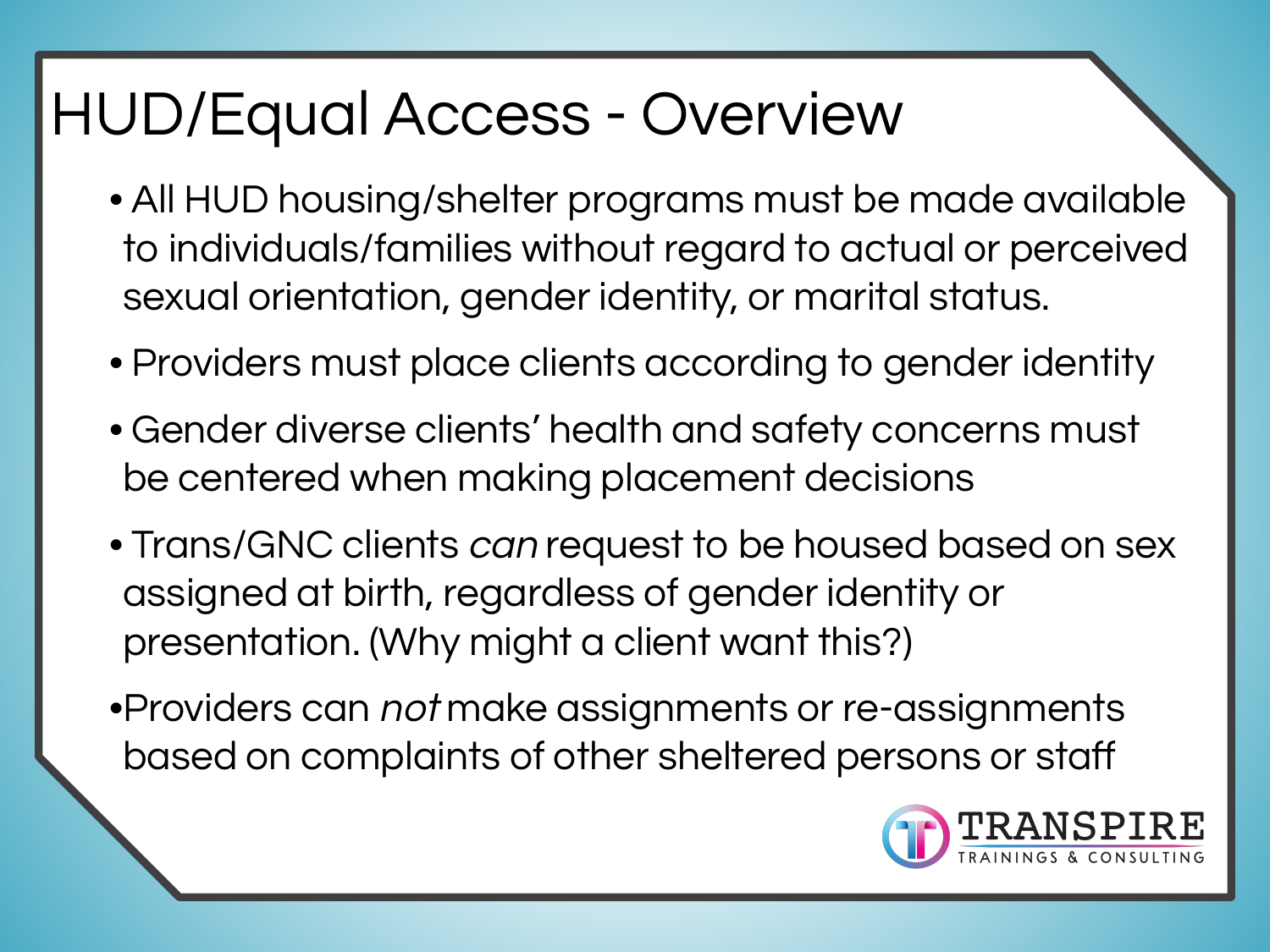### Defining Gender Expression

The ways in which a person communicates their gender to the outside world within a given culture; for example, clothing, communication patterns, mannerisms, interests, appearance, behavior.

Big takeaway:Gender expression and/or gender identity is NOT an indication of sexual orientation.

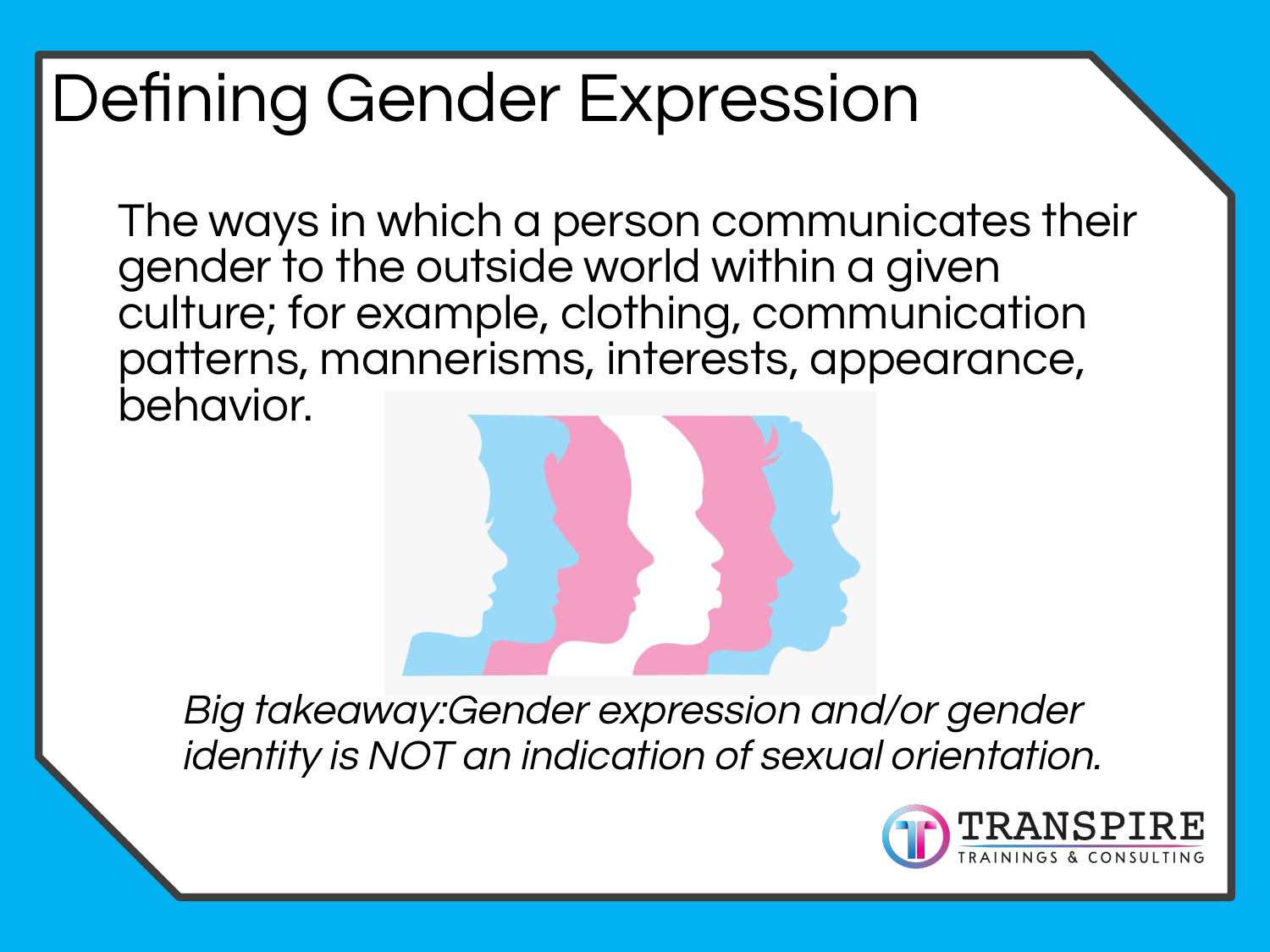# Defining Gender Identity

- Internal, deeply felt sense of being either male, female, neither, both
- When gender identity is in alignment with physical anatomy, we call this cisgender.
- When gender identity differs from physical anatomy or expected social roles, this person may identify as transgender.

Big takeaway: Gender identity is not an indication of someone's sexual or romantic orientation.



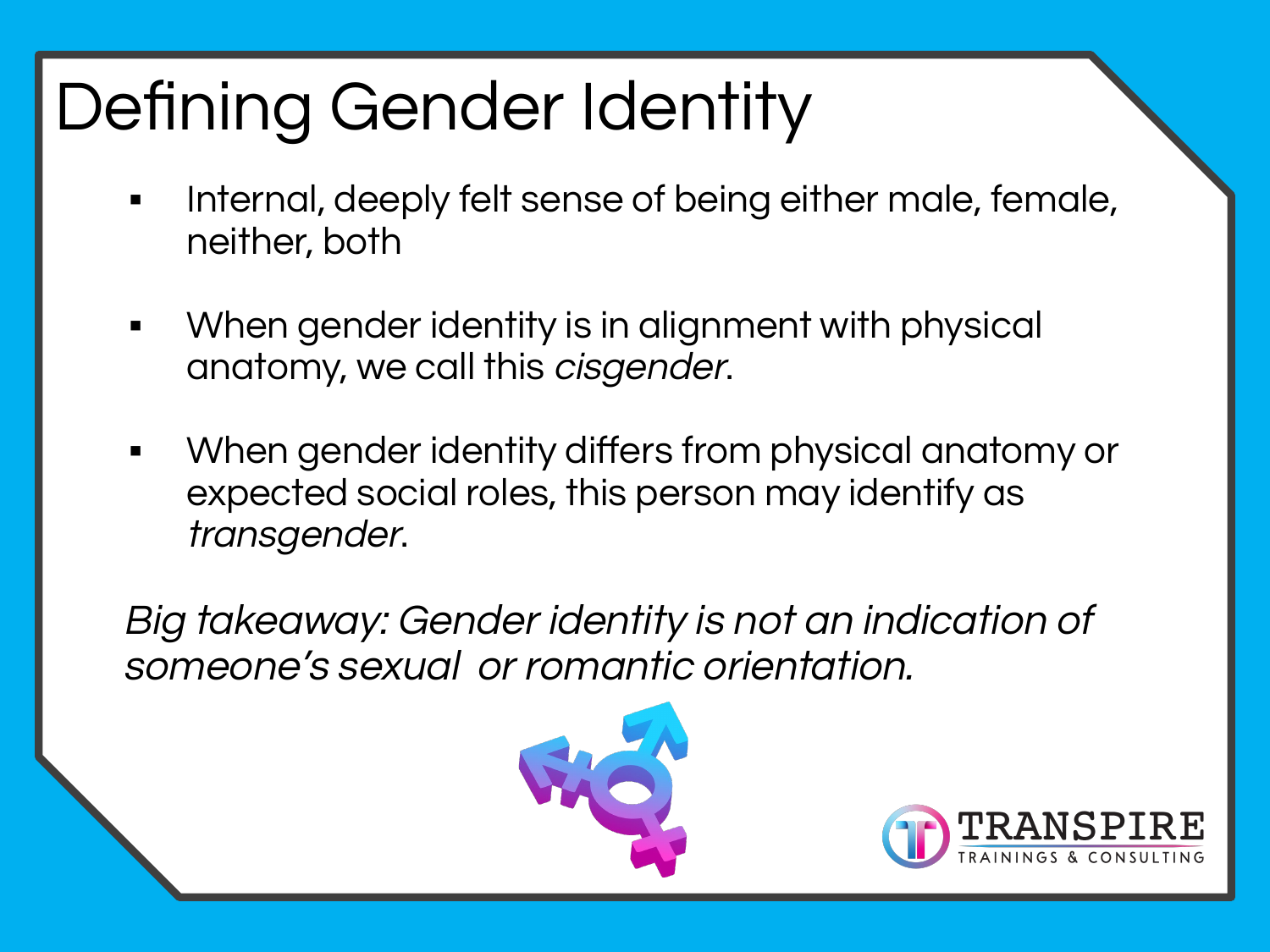### Non-Binary Gender Identities

- A term used by individuals who do not identify with the traditional expectations/gender roles of their assigned sex at birth, and who do not subscribe to the gender binary.
- Some non-binary individuals may identify as transgender, while others do not.
- You may also see "enby" or "NB" (Note: When using 'NB' one must be cautious, as some may read this as "Non-Black")



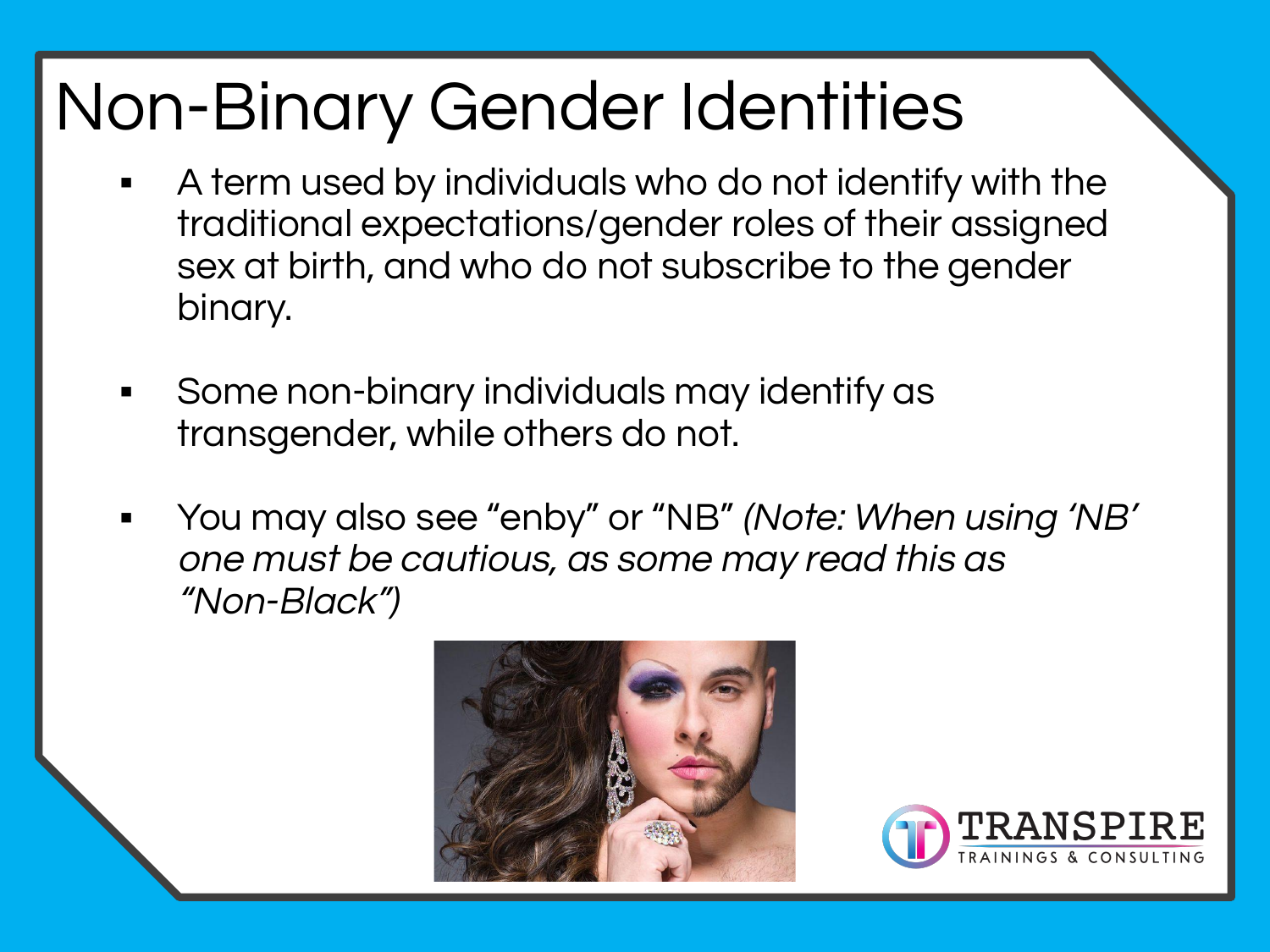# Inclusive and Affirming Language

- It is always best to ask people how they self-identify, including what pronouns and name they use
- It is very important to respect all people's identities, even when we may not understand the labels or pronouns they're using
- One should never assume another person's identity or experience of gender based on their appearance
- To be inclusive, stick to gender neutral language: folks/folx, y'all, everyone, everybody, people, they/them, parents, partners, siblings, family, workers, servers, etc.

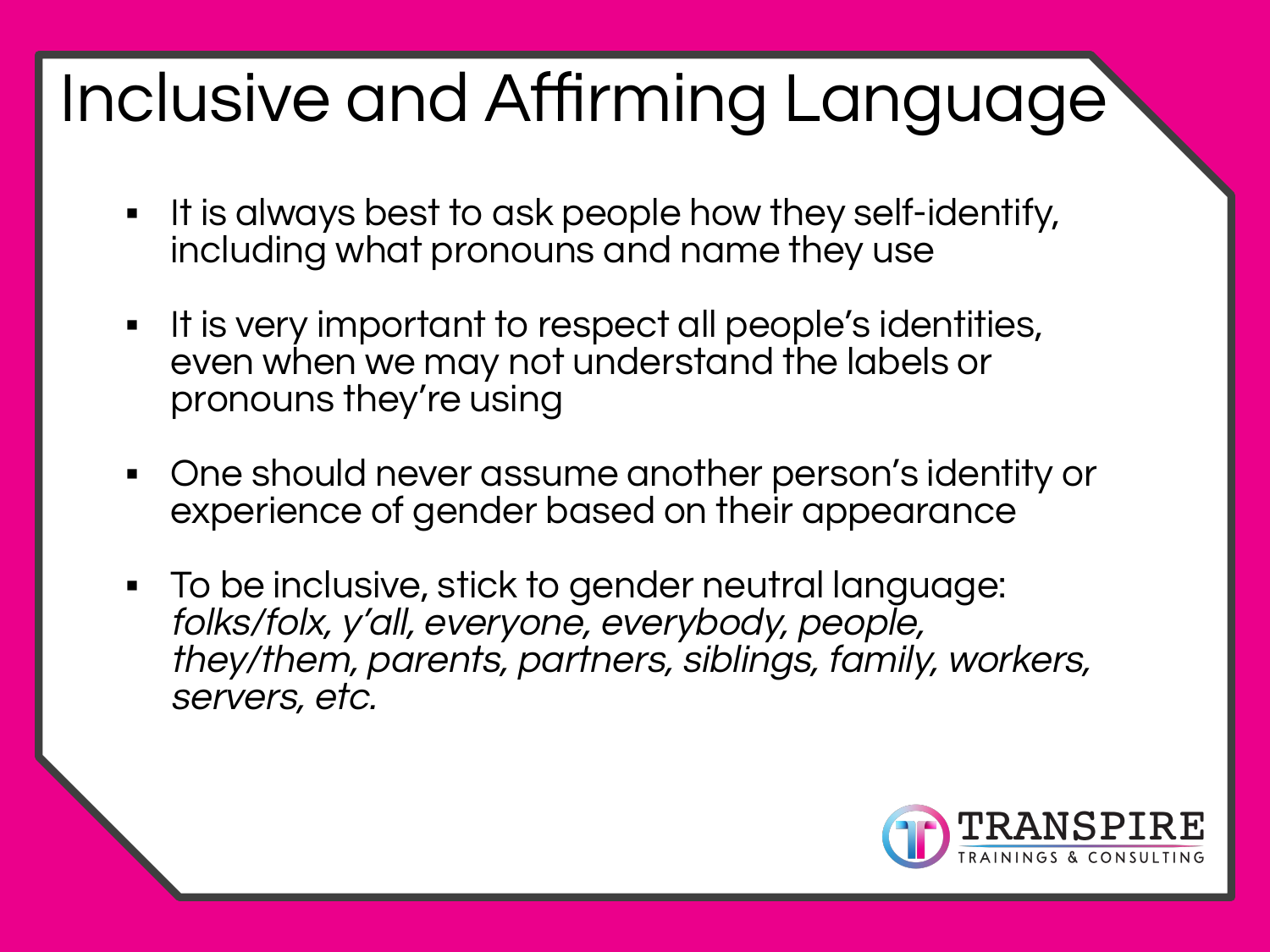#### An Anti-Trans Society:

Systemic Challenges facing Trans People

- Lack of **family/social** support
- **E** Bullying/transphobia in various systems
- **EXE** Association of trans/non-binary identities with mental illness and **pathology**
- **Discrimination** in accessing **healthcare** and services
	- •Transgender/non-binary people are at high risk for homelessness, AND are often turned away from shelters (or are inappropriately housed) -- some shelters have continued to post signs barring trans people, despite Equal Access rules
	- Inability to access gainful employment

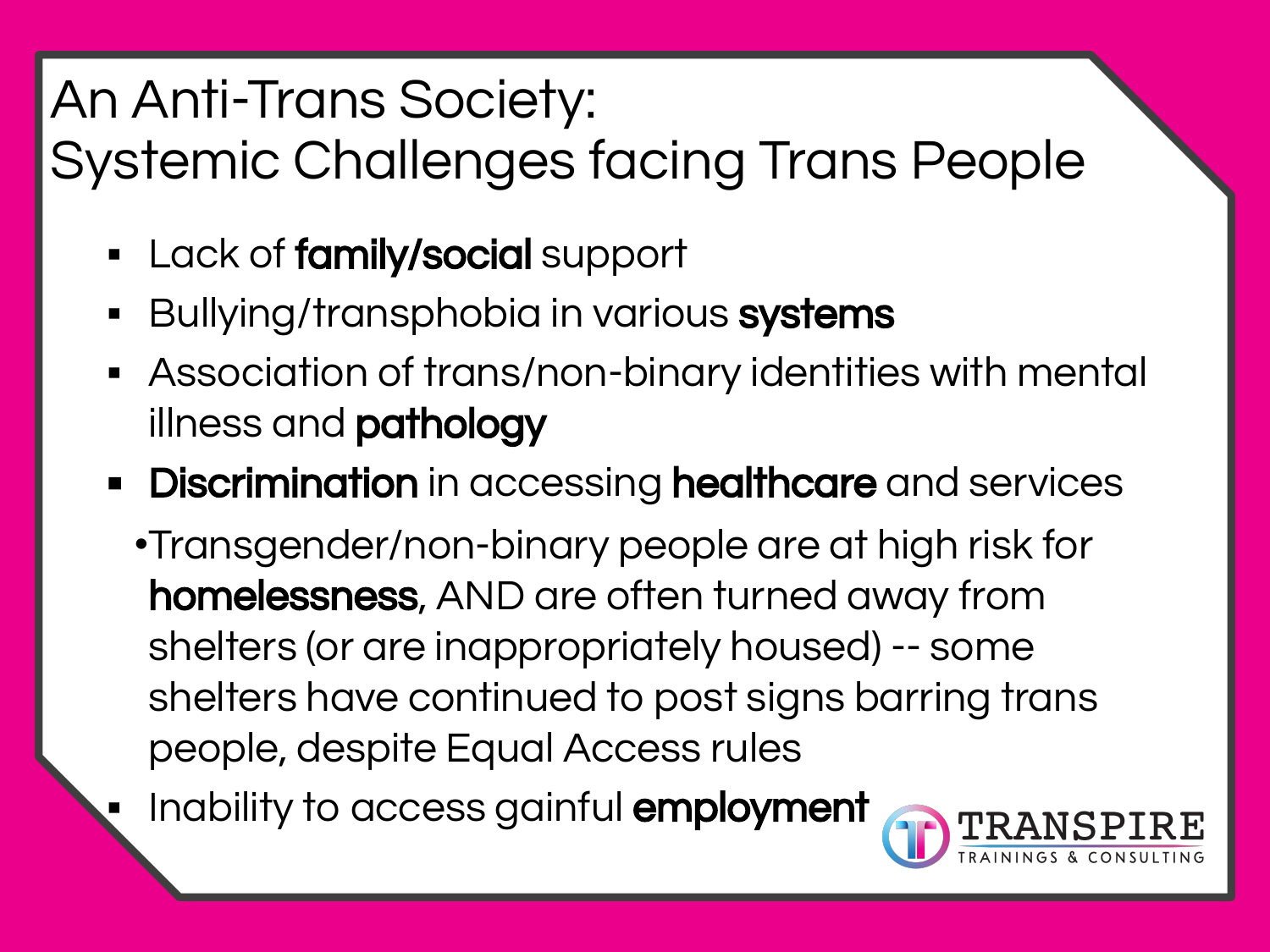#### Gender Identity/Expression Placements, Assignments, Sheltering (MDHT/HUD)

- •Providers must place clients in shelter/facility that corresponds to the gender with which the person identities and/or presents themselves as
- •Health and safety concerns must be taken into consideration (per the CLIENT)
- •Trans/GNC clients can also request to be housed based on sex assigned at birth (regardless of gender identity or presentation)
- •Providers will not make assignments or re-assignments based on complaints of other sheltered persons or staff

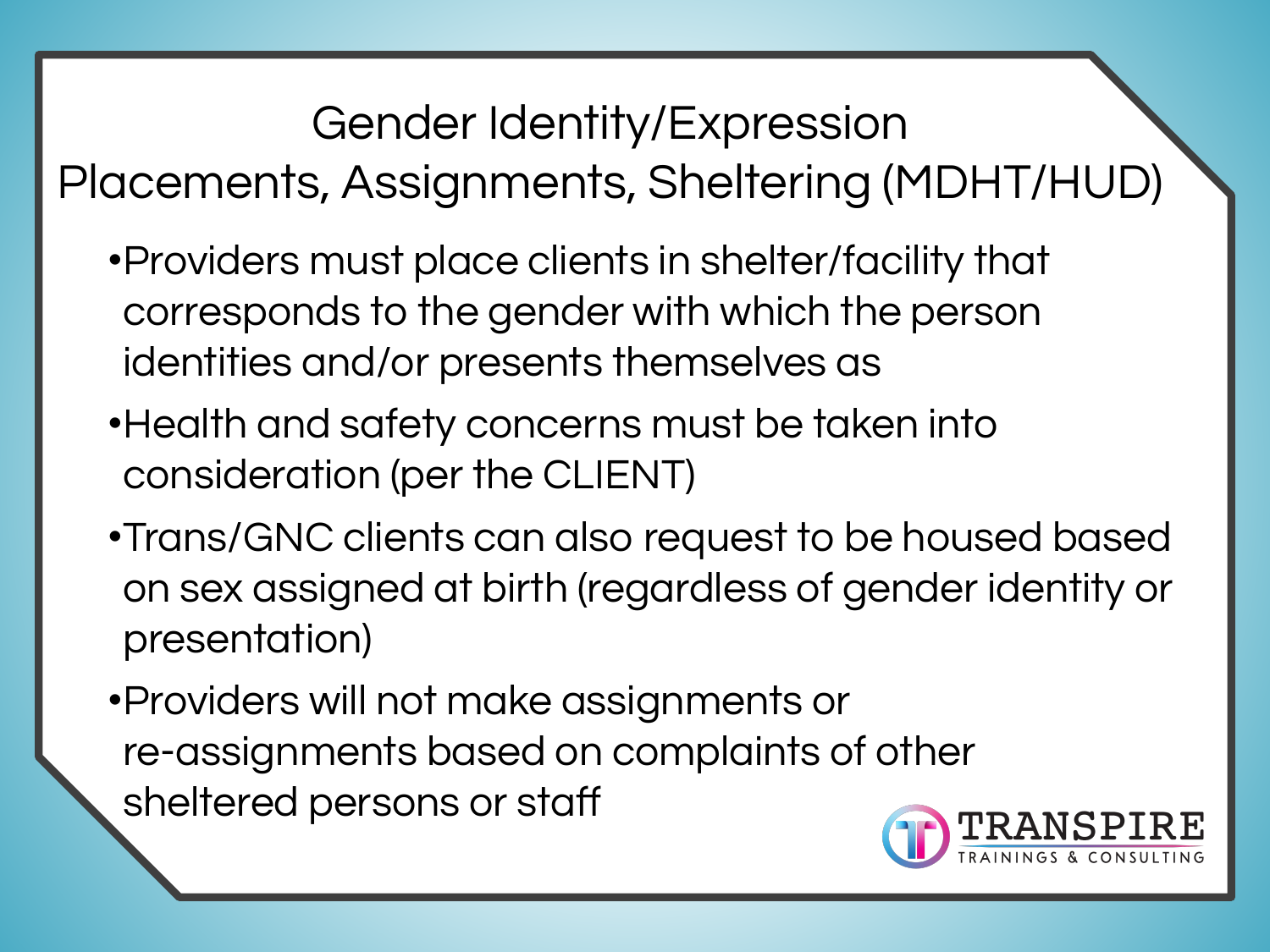### Appropriate Inquiries Related to Gender (MDHT/HUD)

•Staff may ask a person for their gender for the purposes of placement by asking these questions:

- How do you identify? ("male, female, non-binary…")
- Do you wish to be housed with men or women?
- •When unsure about a client (visually or over the phone, etc.), staff may simply say that agency provides shelter based on the gender the person identifies and/or presents as.

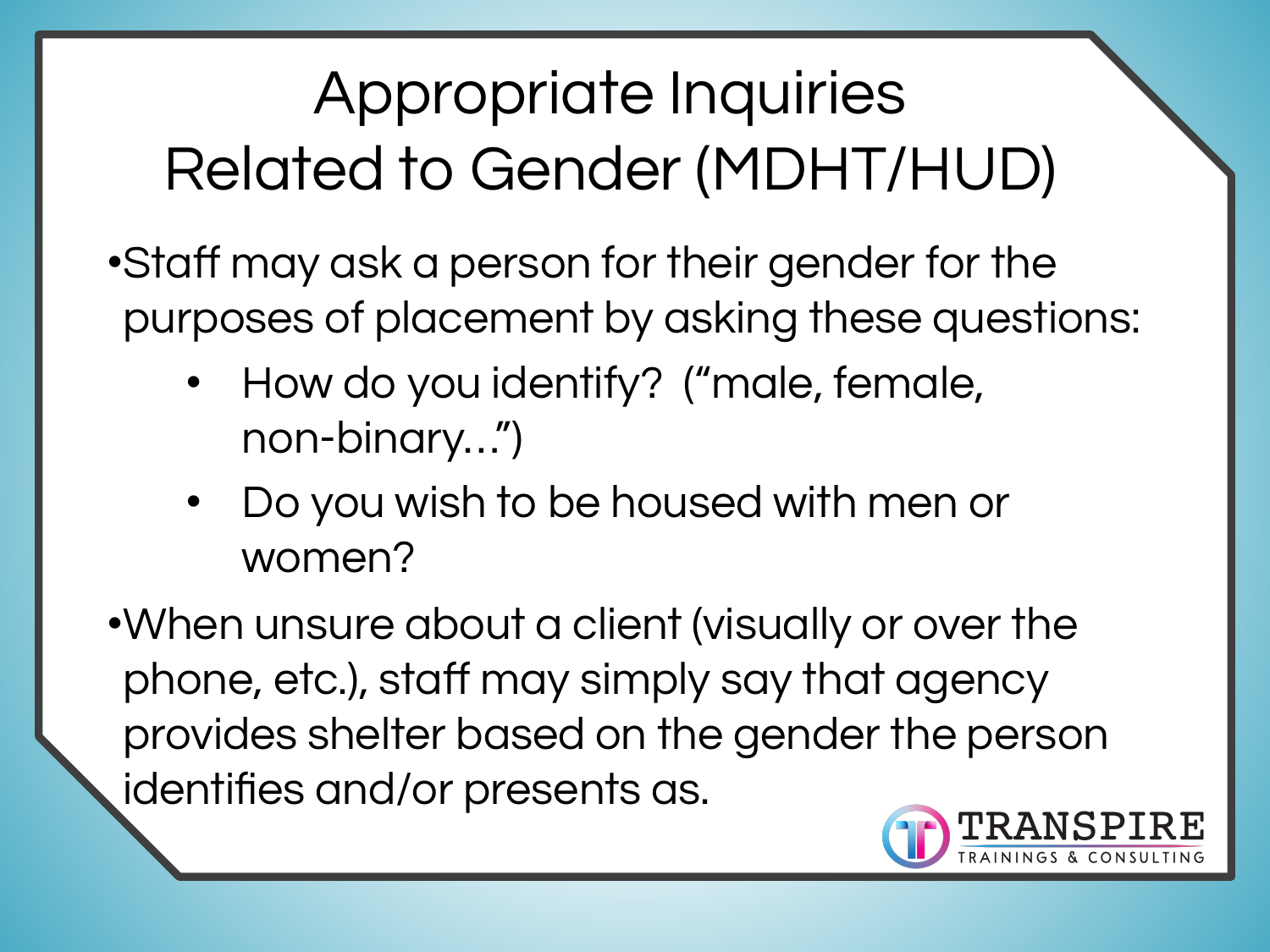### Inappropriate Inquiries (MDHT/HUD)

- •May NOT request documentation/identification to prove sex or gender
- •May NOT deny access to requested placement based on docs/ID's that staff already has
- •May NOT ask questions about physical anatomy (breasts, penis, vagina), medical history, hormones, sex-altering surgeries
- •May NOT consider a client 'ineligible' for sheltering because behavior does not conform to gender stereotypes, gender roles, and/or expectations around sex or gender

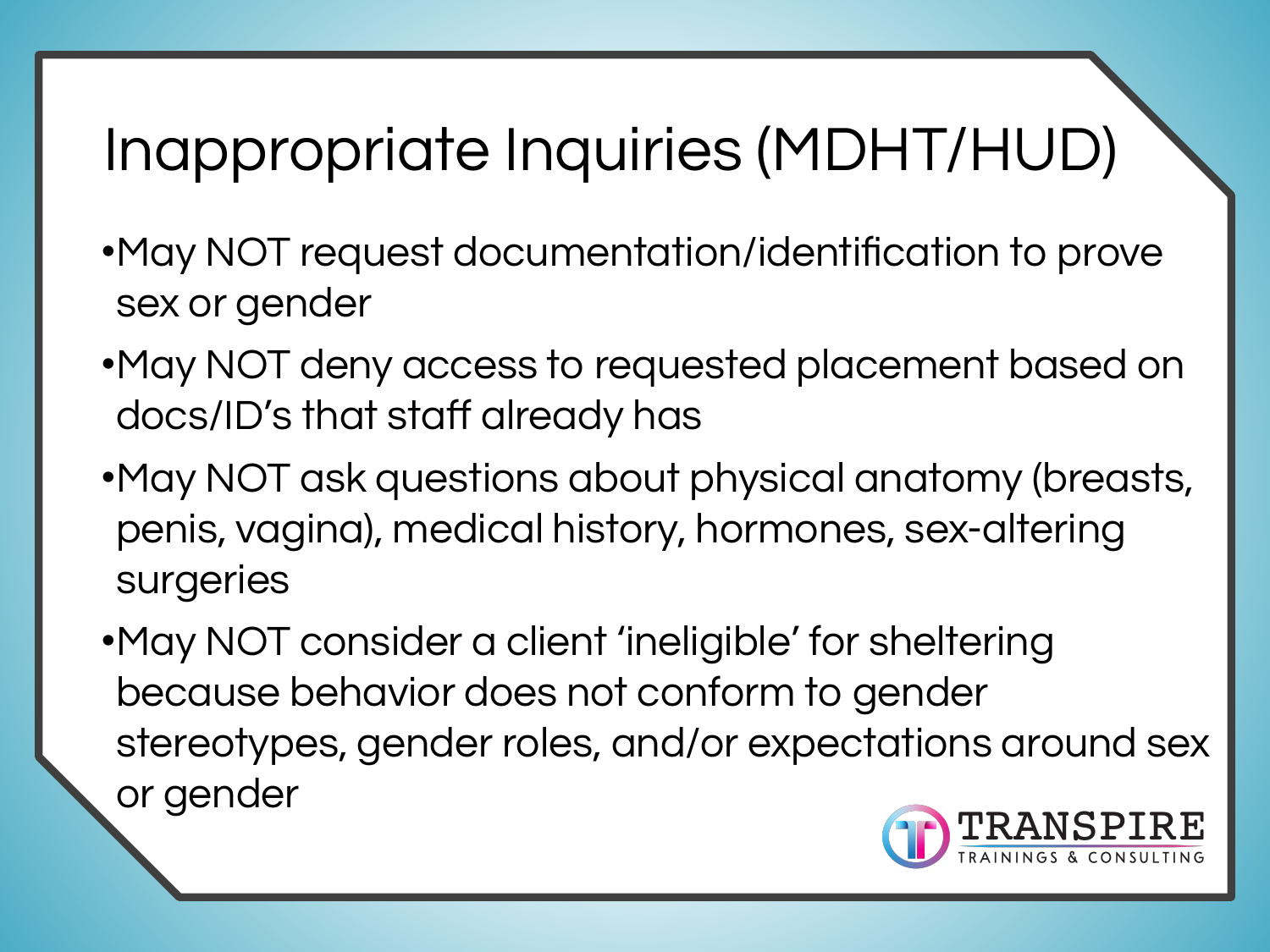### Privacy (MDHT/HUD)

- •Trans/GNC clients should not be isolated or segregated from others (unless this is requested)
- •Providers must take reasonable steps to address safety or privacy concerns of client
	- Adding privacy partition/curtains
	- Allowing for private restroom usage
	- Providing separate times for dressing/showers, etc.
- •Must ensure toilet stalls have operable locks/doors
- •Must provide separate shower stalls with curtains and/or locking doors
- •Advocacy & Self-Advocacy: FHEO Complaints 1-800-669-9777 or 1-800-877-8339

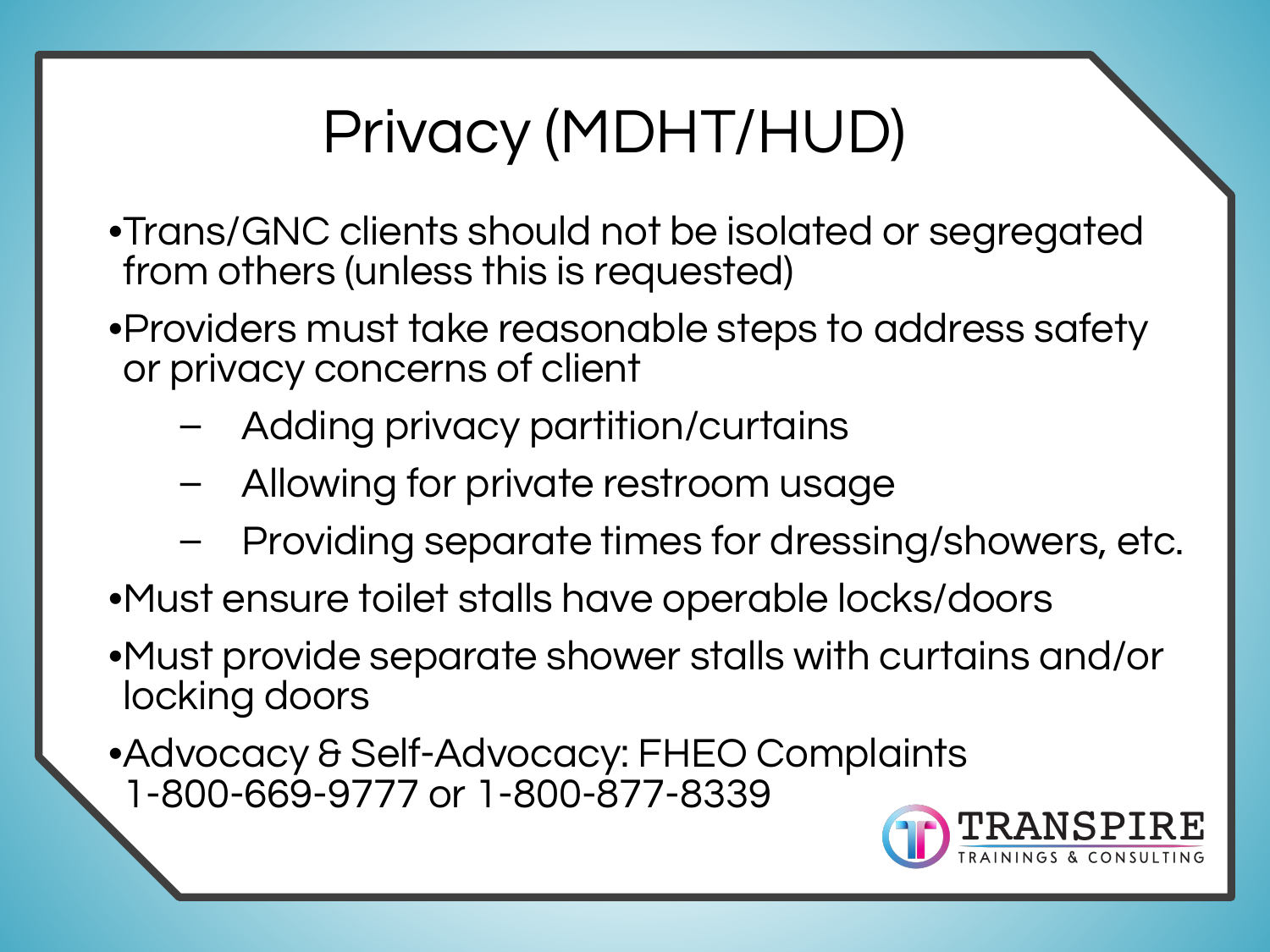#### Case Scenario: Background

Elizabeth is a 23 year-old young transgender woman who has just recently started transitioning. Due to lack of resources, she often does not "pass" as female. Elizabeth is also undocumented and has been having a very hard time making any money. This is not the first time Elizabeth has experienced homelessness; she really despises the shelter system because she's had a lot of bad experiences in shelters. However, after many tough nights on the street, where she endured tons of harassment, unpredictable South Florida weather, sleeplessness, and an ongoing struggle to manage her hygiene and appearance, she finally reaches out to a local LGBTQ organization in Miami for support.

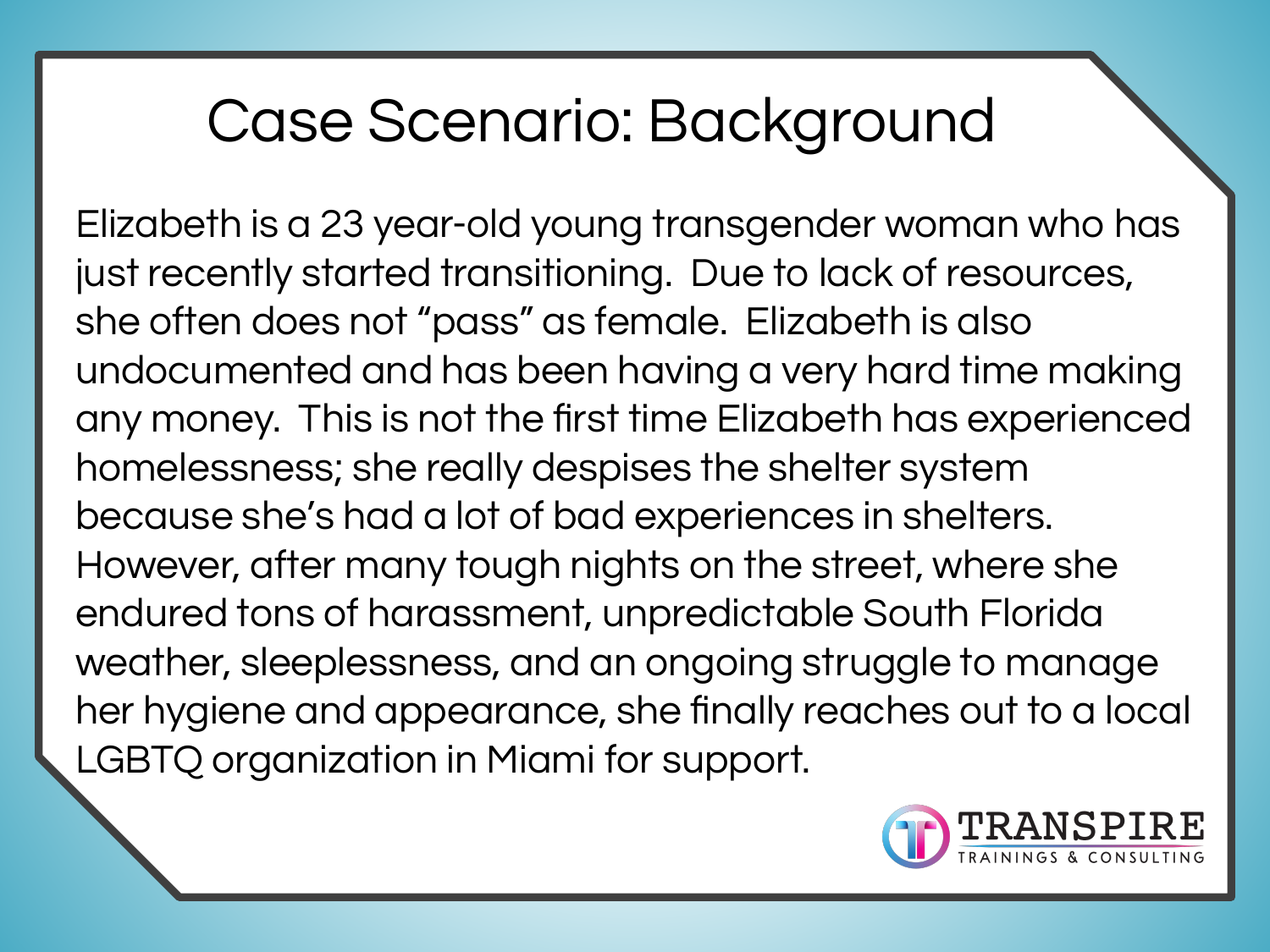#### Case Scenario: Background

Within a few days, she's offered a bed at a local shelter; she gives in and accepts the bed. She meets her case manager, Joseph, at the shelter for the first time. The shelter has both male and female beds, and now Joseph has to decide where to place Elizabeth -- a male bed, or a female bed.

What questions should Joseph ask Elizabeth in order to better make his decision?

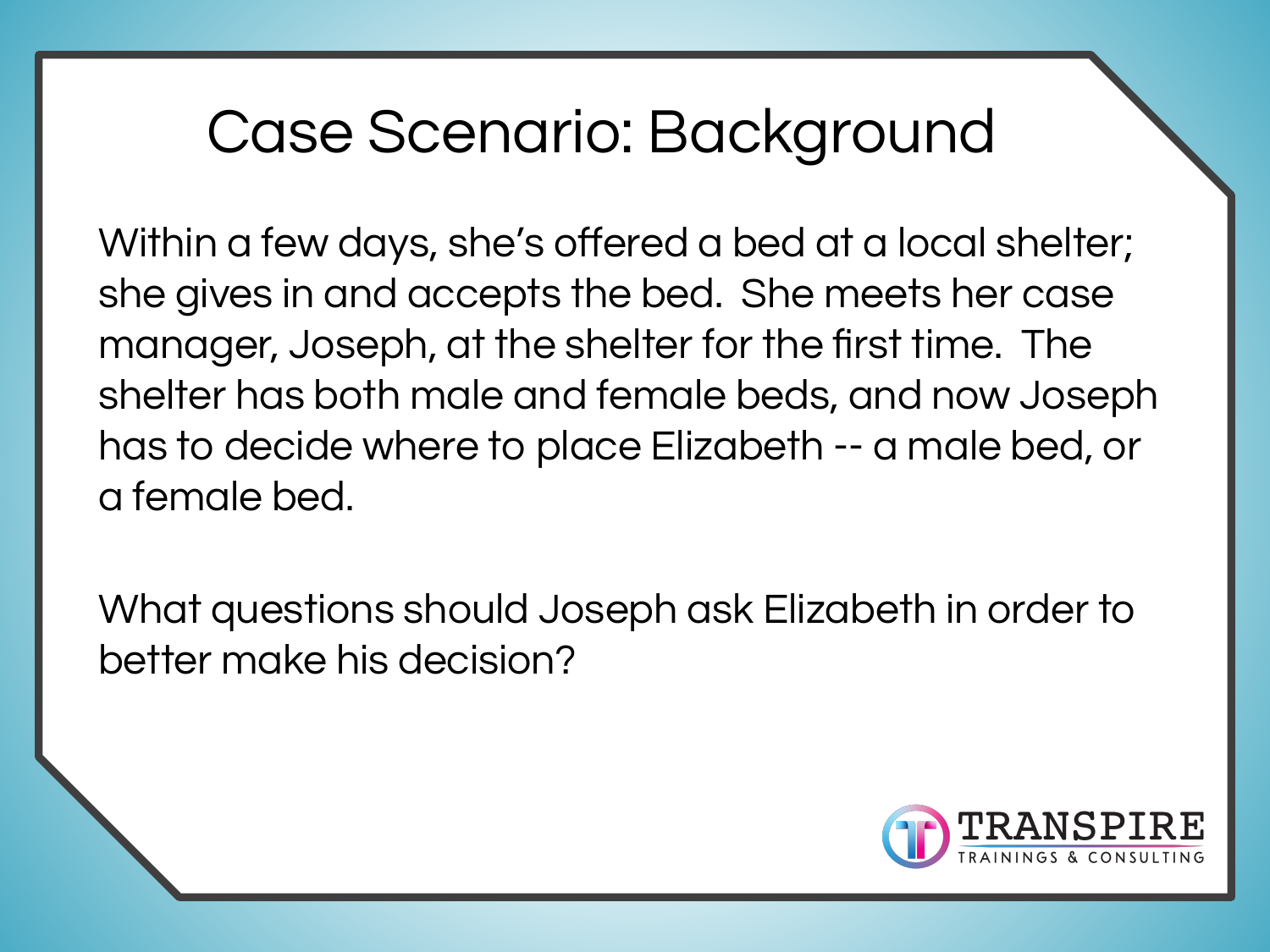#### Case Scenario: Questions

- 1. Should Joseph ask Elizabeth for her ID in order to decide where he should place her?
- 2. If there's a single room available, should Joseph just place Elizabeth there to make things easier for everyone?
- 3. Elizabeth expresses concerns about safety if placed with the male clients. How should Joseph address her concerns?

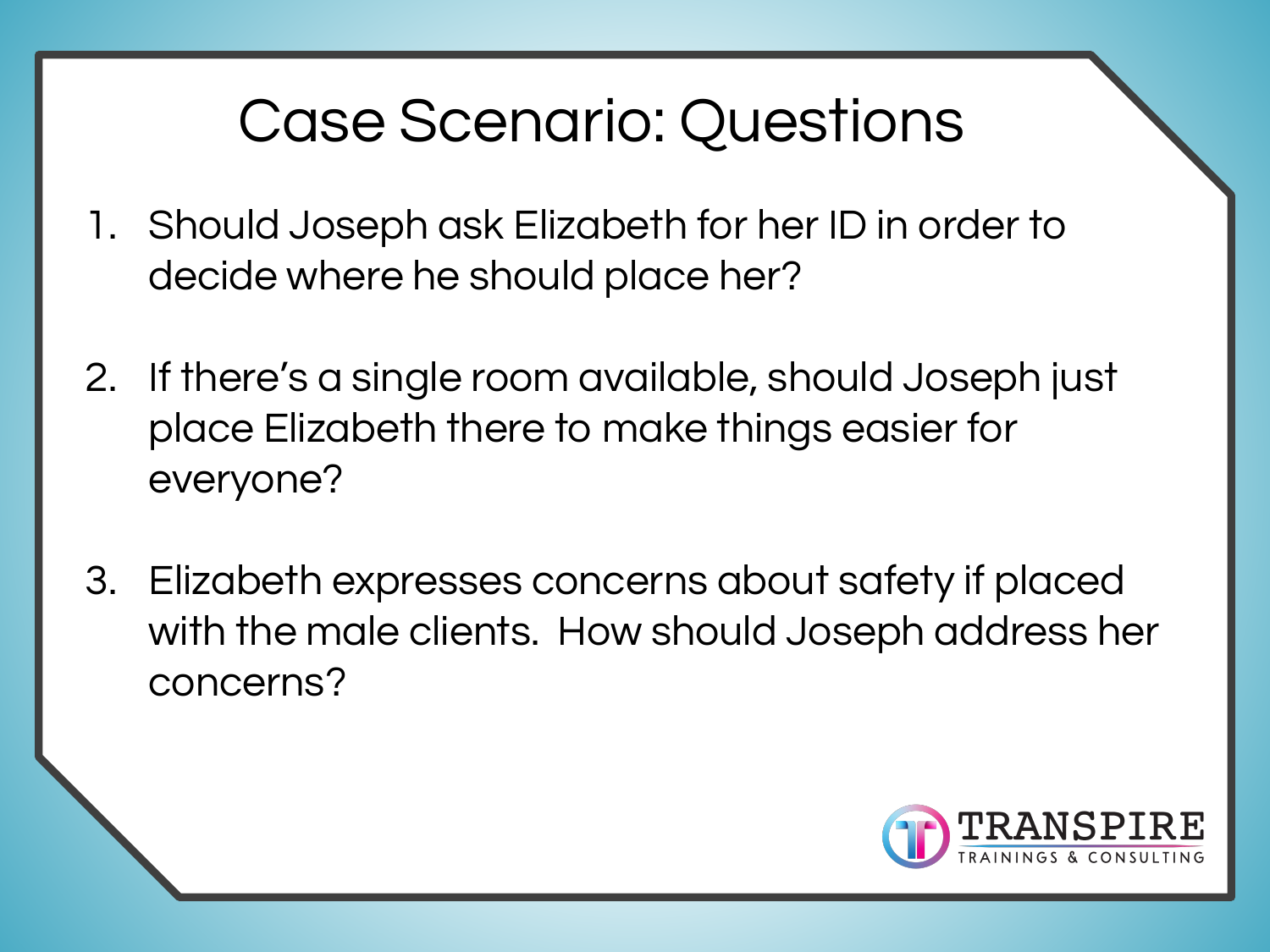#### Case Scenario: Questions

4. You are Joseph's supervisor at the shelter. One night, you spot Elizabeth entering the male dorms at curfew. You investigate further and find out that Joseph has placed Elizabeth in a male bed (despite her concerns). What do you do?

6. Now, there's a new problem -- how do you address complaints from other female clients about Elizabeth's presence?

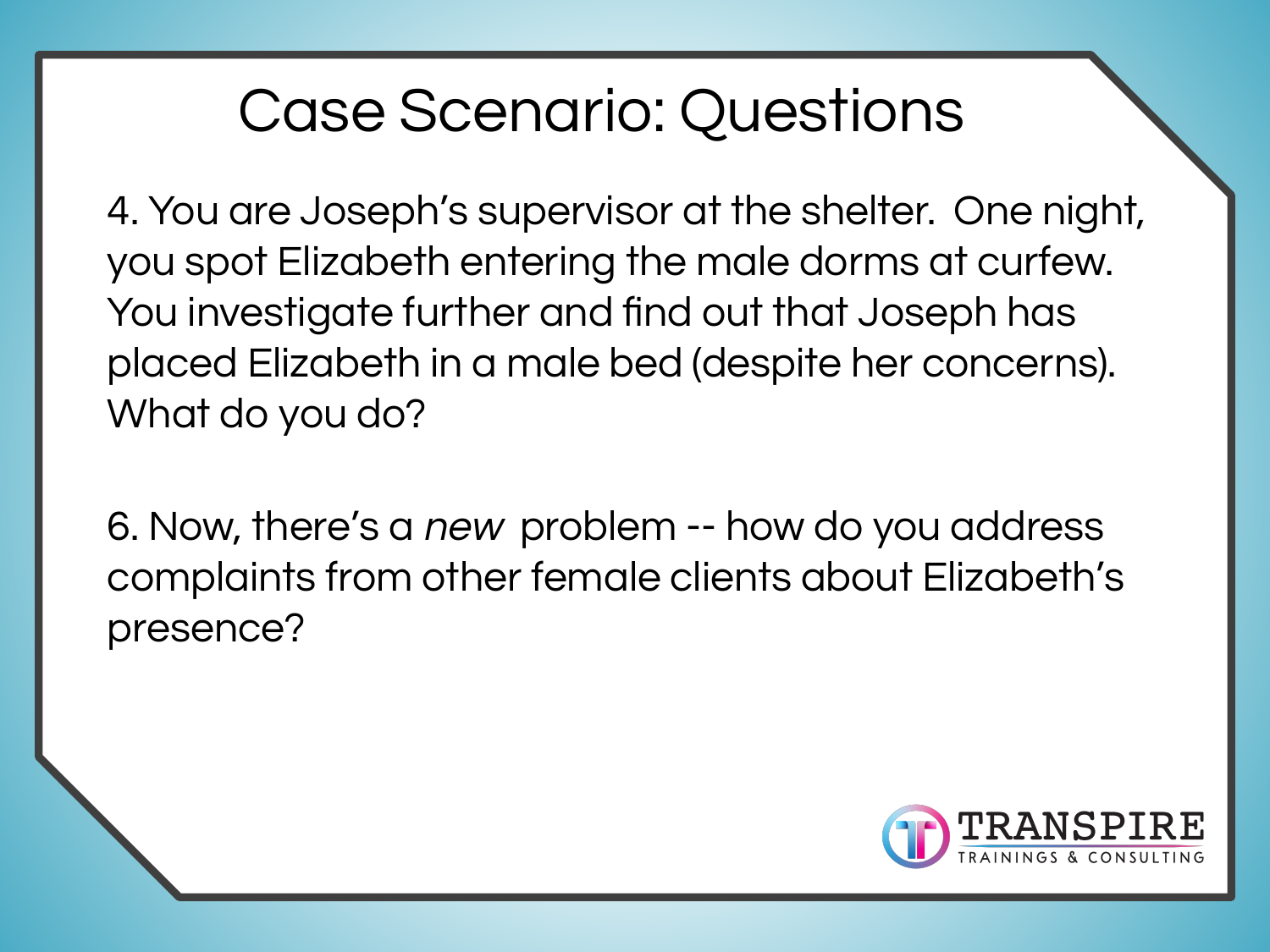### Q&A: Appropriate Placements Within the Agency

- What is your agency's practice around placements or activities based on assigned sex?
- What types of problems have you experienced with this in the past?
- What are some ways that it could work better?
- What are your thoughts/fears about changing practices?